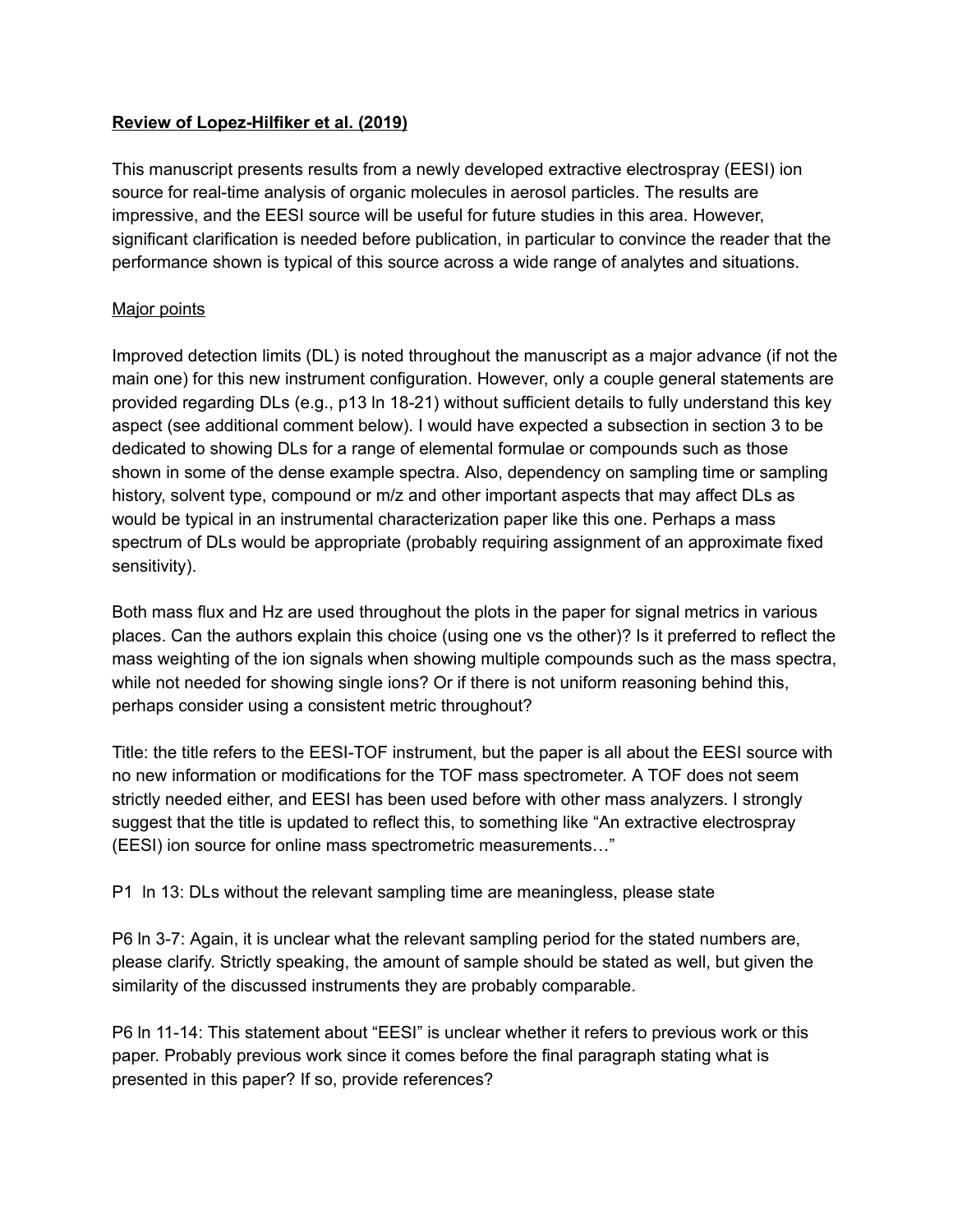P7 ln 4-5: It is stated that 1 um Teflon filters are used for blanks. Often for online aerosol instruments, hepa filters with small pressure drops under extended aerosol exposure are used for blanking. Can the authors comment on any issues with pressure differences associated with switching between filter/no-filter during extended sampling with a clean filter and as the filter loads up with aerosol since substantial pressure changes (~20 mbar) might substantially alter the spray. It is noted later (P12 ln 2-3) that only a 2% change in the [NaI]Na+ ion was observed during filter switching during sampling of ~30 ug/m3 of a-pinene ozonolysis SOA, however from that it is not clear how well this type of filtering works under extended operation of polluted air. Did the authors operate with this type of filter for the proof-of-concept tests described in Section 4? It would also seem that using a teflon, low surface area, filter could have less potential artifacts from adsorption/desorption of sticky gases, than HEPA filters with large surface areas composed of glass or plastics. Thus, providing more information/experience on this aspect could be of substantial value for future uses of this source.

P7 ln 7: the gas-phase denuder seems quite small for this application. What is its capacity? Has breakthrough been tested? How often does it need to be replaced, as a function of sampled concentration?

P7 ln 18: "We find that maximum ion transmission is achieved by maximizing the flow rate into the mass spectrometer, which for our pumping configuration is nominally 1 L min-1". It is unclear to me if the authors are simply stating here that sensitivity simply increases with an increasing ion flux into the mass spectrometer, or if there is an additional benefit of the higher flow. I would also be curious to what extent this effect can be separated from the evaporation process changing with flow, and if this was characterized as part of this work.

P 8 ln 6: this statement is too vague. Please provide more information about the estimated temperature or range of temperatures, and the method of estimation.

P 8 ln 19: is this 1 L min-1 STP, or at some reduced pressure going into the MS?

P10 ln 15: how was this binding energy quantified?

P12, ln 24: "In the absence of fragmentation or decomposition, which has not been observed for any system presented herein". It is unclear how the authors reach this conclusion, it is not supported by the data presented. While it is indeed encouraging that the pure compounds measured by EESI-ToF in this manuscript did not decompose during analysis (although none of them are particularly unstable), this certainly cannot be shown for the various types of SOA analyzed, since its compositions is not known otherwise. The similarity of the EESI and FIGAERO results, which are known to be affected by decomposition (Lopez-Hilfiker et al., 2016, cited in the manuscript, also Stark et al., ES&T 2017), suggest that the EESI might also have some degree of decomposition or fragmentation.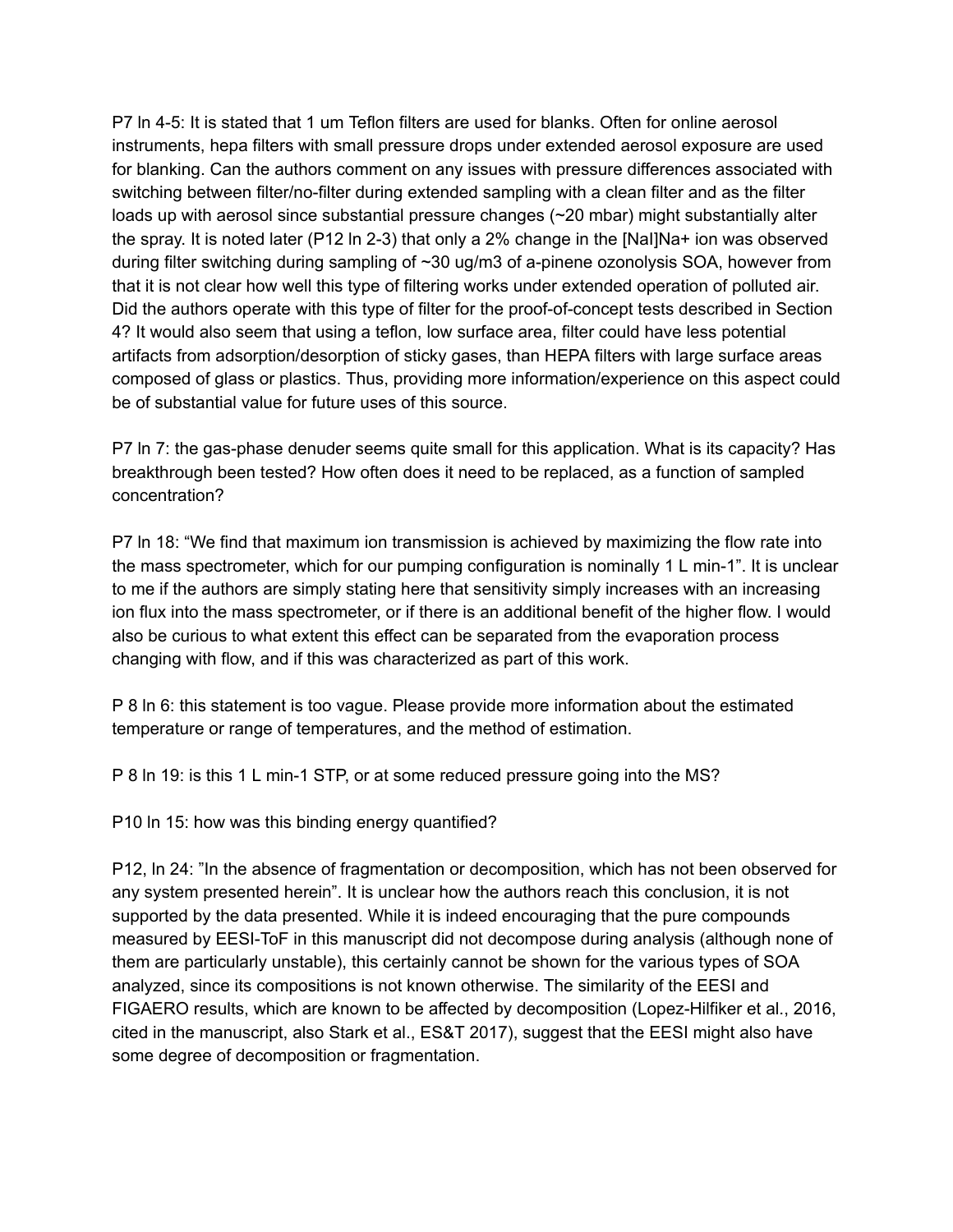More importantly, this study does not present any indirect evidence that the chemical compositions identified by EESI are indeed consistent with no fragmentation. E.g. in the CHARON instrumental manuscript (Mueller et al 2017) a comparison of O:C ratios for bulk (AMS) and CHARON was performed, showing - as expected - a lower O:C in the CHARON consistent with some fragmentation/elimination of oxygenated fragments. Such a comparison for the EESI-ToF for one of the simpler SOA cases would increase confidence that the effects of decomposition and fragmentation are low. In the absence of such supporting evidence, I would strongly qualify the above statement

P13 ln 20-21: Detection limits need associated averaging time information to be meaningful.  $\sim$ 5s, like in Fig. 2?

P13 ln 21-23: Are these comparisons of detection limits of other instruments for similar averaging time?

P 14 ln 29: The authors describe the EESI-ToF sensitivity to benzene SOA as an outlier compared to the other five SOA systems studied. Looking at Fig. 4 the benzene SOA sensitivity is within the variability of EESI-ToF citric acid sensitivity, and the factor of ~20 difference in bulk SOA sensitivity (RRFs 0.05 to 1) is similar to the factor of ~30 spread observed for single compounds. There is also a consistent trend in EESI-ToF sensitivity of SOA produced from the homologous series of benzene, toluene, and trimethylbenzene. Additional clarification is needed to justify considering benzene SOA an outlier and excluding it from the calculation of the variability in EESI-ToF SOA sensitivity.

P15 ln 8-10: Molecular identification would clearly be a major difficulty in doing do this as well. I.e. even if you could just order any compound you wanted, it would be difficult to determine if the isomer detected was the one calibrated for.

P15/L15 - P16/L9: This section on comparison of EESI-ToF vs FIGAERO/I-CIMS raw signal seems a bit underdeveloped and potentially susceptible to misinterpretations. The Hz signals of many compounds are compared between the two instruments which show good correlations overall and among ions series on a log-log basis. It is stated that I-CIMS reaction rates are collision-limited which in conjunction with adduct binding energies dictate sensitivity, which can be operationally estimated by exploring declustering potential (a.k.a. voltage scanning). Based on the good agreement, it is concluded that therefore the EESI-ToF spectra likely reflect the actual distribution of compounds in particles. However, it has been shown that the relative sensitivities for I- can vary widely; therefore there seems to be a large unsubstantiated logical leap here. I worry that readers will interpret the statement that I-CIMS is collision-limited and seemingly glossed over additional factors controlling sensitivity as meaning that the uncalibrated I-CIMS spectrum essentially reflects the relative distributions of compounds in particles.

Why wasn't the voltage scanning sensitivity estimation method used here? This could help close this gap, providing a more direct look at response factor variability for the EESI for a wide range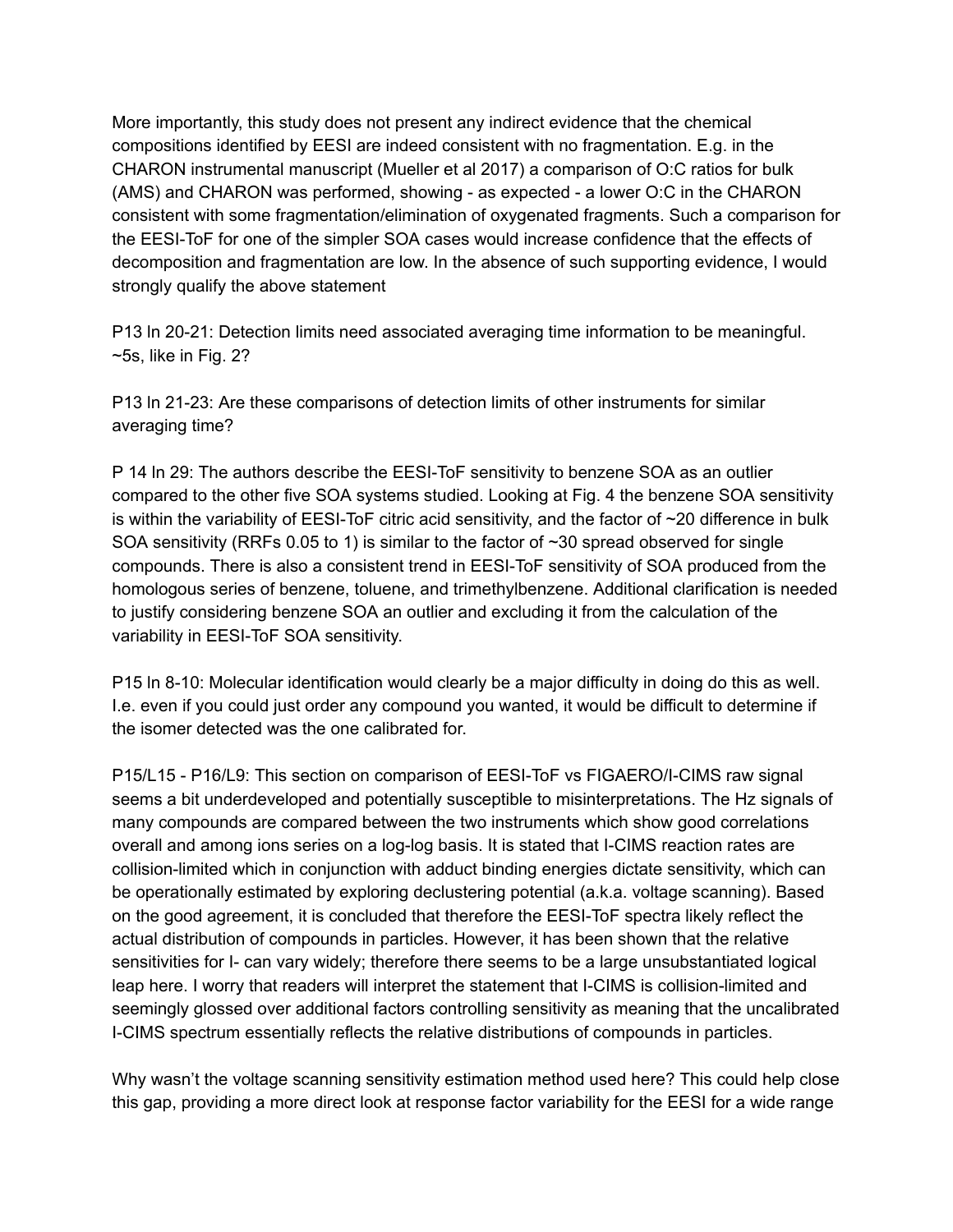of atmospheric SOA surrogate compounds? It is especially surprising that this step wasn't taken, given the authors' development of that method. Without calibration or knowing the general instrument sensitivity and declustering settings, it would seem that the slopes don't have much meaning. That said, the good correlation certainly is interesting, useful and promising that the current analysis suggests that similar empirical sensitivities may be derivable/parameterized for the EESI-ToF.

P 15 ln 23: How representative are the 12 m/z's presented in Fig. 5 of the 100+ shown for the same chemical system in Fig. 9? Namely what fraction of the aerosol signal is attributable to these twelve m/z's? Was the FIGAERO comparison extended to other m/z's?

P16, L27-28: How is this known? Analysis of the SMPS distributions? Is the 20 nm seed particle mode separable from the a-pinene ozonolysis nucleation mode? Ensuring that a substantial fraction of the seed is coated seems pretty important to this demonstration. If this is problematic, and nucleation was unavoidable, why weren't larger seed particles used? 20 nm (and growing to 70 nm) seems surprisingly small for this test (and not representative of the size particles in the atmosphere where most of the mass resides).

P17 Section 3.4 (Water vapor dependence): This is a nice analysis. Have the authors considered whether some of the compounds with substantial H2O-dependence effects may be dominated by semi-volatile gases breaking through the denuder? Possibly looking at the humidity-dependence of signals that are enhanced during the filter blanks would help understand that possibility.

P17 ln 19: it would be informative if the authors reported the relative mass fluxes of water from the ESI and from the sample flow (at let's say 50% RH).

P 19 In 1: Kumbhani et al. report using a 100 µm ID capillary, while this EESI-ToF uses a 50 µm ID capillary. Authors should revise their statement that the Kumbhani et al. capillary has a 5x smaller ID than the EESI-ToF capillary, and revise the subsequent discussion.

P 19 ln 8: please provide a range of expected sizes for the electrospray droplets.

P21 ln 29: Add FIGAERO-CIMS to list of instruments that show thermal decomposition? (see comment above)

P23 ln 7: Change "...for most precursors." to "...for most precursors TESTED."

Figure 5 and discussion: Comparison of several apparent slopes in Fig. 5a with the bars in Fig. 5b seems to not match the relative slopes relationships. E.g. C914H14O7 looks steeper than C914H14O4 and C1016H14O4 but the opposite in Fig. 5b (0.4 vs 0.55 and 0.6). Is this simply due to non-log linear fits being calculated where the regression is highly weighted toward the largest signal data? If that is the case, perhaps also reporting the average ratio (could easily be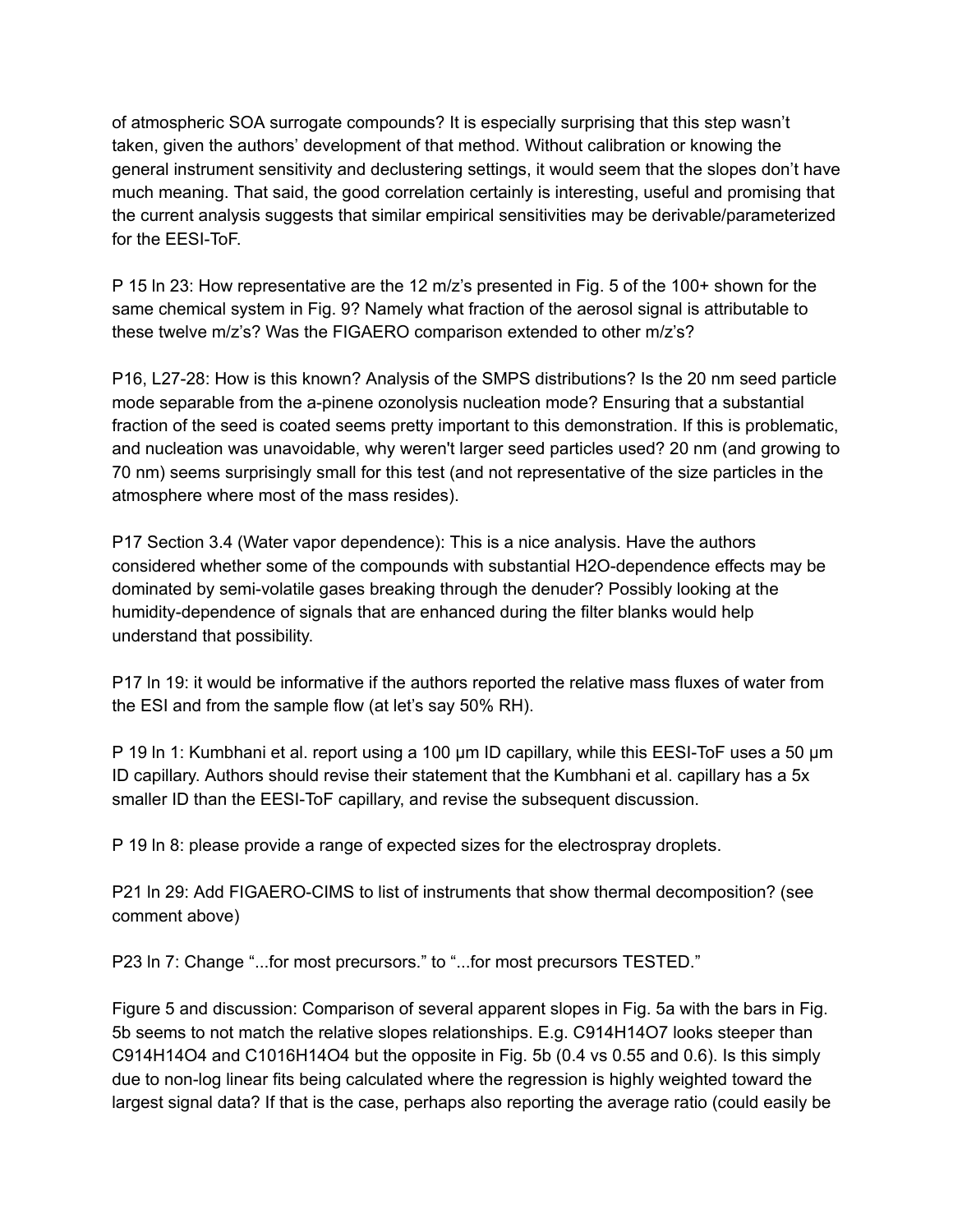added to the same bar plot). Other options may be a log-log fit or other regression fitting methods that don't emphasize the high value data points. The point here is that at least inspection of a log-log plot shows that the relative trends shown in Fig. 5b and discussed in the text may not be robust for each ion but rather reflect just a few of the high-signal points for each ion. On the other hand, if the lower signal points are noisier and closer to DLs, then perhaps it is fine weight those more strongly. Finally, the type of fit (ODR?) and if it was constrained through zero should be reported.

Figure 5 and discussion: It would be useful if the authors reported what fraction of the aerosol signal the sum of all the select ions represents. Most of it? Similarly, it would be useful to show the EESI-ToF and I-CIMS aerosol mass spectra (possibly on a log-scale).

Figure 8b: Please include the particle volume distribution geometric standard deviation on Figure 8b to give a sense of the overlap of sizes, since this experiment was not conducted with monodisperse particles.

## Other points

P1, ln 18: Would suggest replacing "SOA compounds" with "identified SOA components" or similar

P3, ln 23-31: Need references for many of these statements.

P 4 ln 8: My understanding is that instruments like the ATOFMS and PALMS have much more fragmentation of organic molecules than the AMS. The laser ablation instruments often turn organics into C1+, C2+, and ammonium into NO+. However, as worded this section gives the opposite impression.

P5, ln 10-11: Text states: "Further, there remain fundamental limits to the detection of highly oxidized compounds, as well accretion products for which there is currently no satisfactory online detection technique." It's not clear what is meant by "fundamental limits" which is vague in this context. Please clarify. Also add "as" between "well" and "accretion".

P9, ln 29: This is perhaps a typo? I have not seen water at 25 C to have more than 18.2 MOhms resistance.

P10 ln 28: this sentence is missing a verb

P15 ln 6: a reference to the CIMS strategy described is needed

P16, ln 12-13: Add reference for this statement about matrix effects and ion suppression being common in ESI.